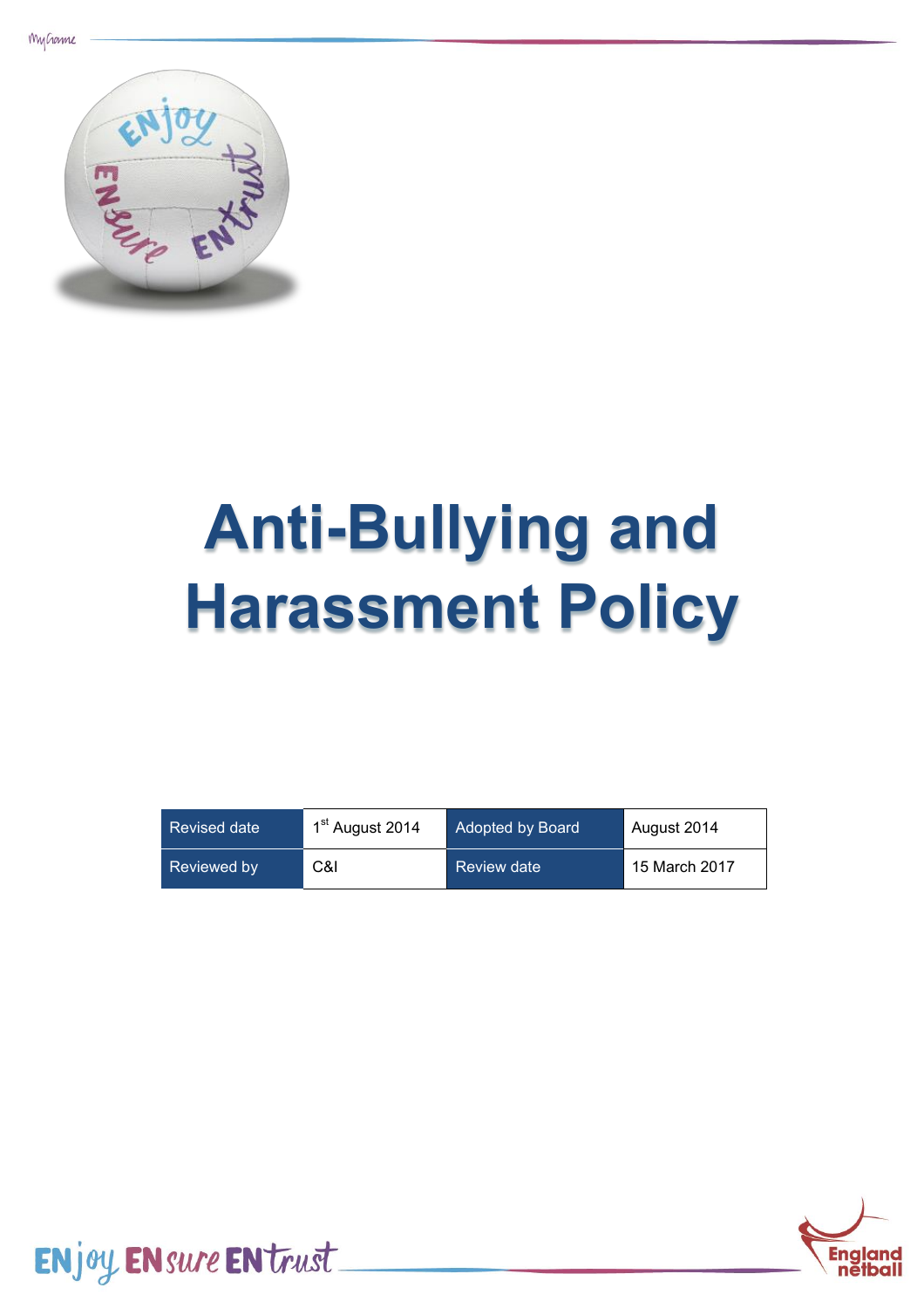## 1. Scope and purpose

This Policy sets out England Netball's position and approach toward bullying and harassment. This Policy covers all members, connected participants and staff regardless of age or position.

Everyone has the responsibility to ensure that the sporting environment is respectful of everyone's right to take part in and enjoy their sport.

Differences, feelings, views and beliefs should be respected and valued and no one made to feel undervalued because of who they are. Bullying and harassment can have devastating effects on a person's self- worth, mental and physical health and be highly disruptive to everyone's right to enjoy their sport.

England Netball will challenge bullying attitudes and behaviours and encourages everyone to do the same, to create an environment where everyone is made to feel safe and able to enjoy their part in the sport of netball.

England Netball sets high standards of conduct for all its members and connected participants which are set out in the Codes of [Conduct.](file:///C:/Users/alex.sexton/Downloads/Codes%20of%20Conduct%20from%201st%20September%202014.pdf) Breach of these expectations will be handled through the Disciplinary Regulations and through local resolution, where formal action is not instigated by the person who is experiencing problems with the behaviour of another member/volunteer. In most cases, local resolution will be the most appropriate way of handling these matters, as there will be knowledge of the people and situations involved.

In some instances the behaviour or its consequences may be of such a serious nature that the issue becomes a safeguarding concern and is addressed through those procedures.

This Policy defines bullying and harassment, and outlines a framework for responding to and preventing these forms of behaviour, although these should not be taken as an exhaustive set of recommendations.

This Policy is designed as a guide for netball providers, members, connected participants, staff and clubs about how to:

- Recognise bullying or harassing behaviour
- Respond to bullying or harassing behaviour.
- Seek assistance with addressing issues which have led to, or been caused by, bullying or harassing behaviour.

\*This Policy does not apply to employed staff acting in the course of their duties, for whom there is a Human Resources Policy.

## 2. Definition of bullying

**ENjoy ENsure EN trust** 

There is no one definition of bullying. In general terms it can be defined as offensive, intimidating, malicious or insulting behavior; the habitual, cruel or overbearing treatment of one person by another, or by more than one person. The behaviour is intentional and is designed to undermine, humiliate or injure the person, use force on one person by way of aggressive or intimidating behaviour. Anyone can be bullied, however the person being bullied may be perceived to be physically or mentally smaller or weaker and there could be an imbalance of power.

Bullying behaviour may be verbal, non-verbal, direct or indirect and may involve threats, physical assault, stalking, coercion, manipulation, blackmail or extortion.

Bullying behaviour may be more accurately described as discrimination, when the trigger for bullying behaviour is due to a person's personal characteristics – for example their culture, sexual orientation or disability. When this is the case there may be bigotry involved which should be challenged and handled with specific awareness of the defining characteristics. England Netball has a zero tolerance to discrimination.

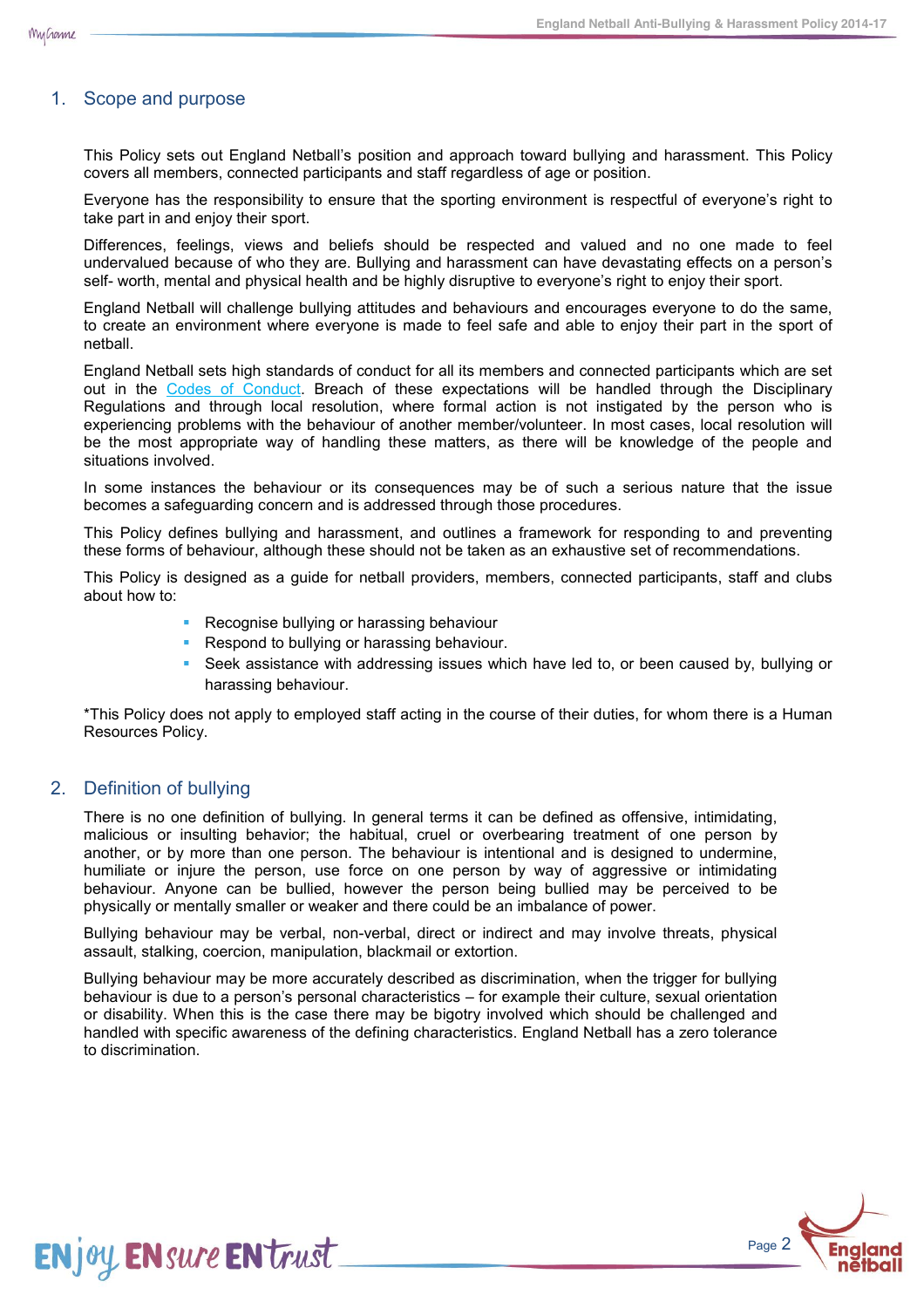## 3. Types of behaviour

Types of bullying behaviour include:

- Name calling
- Isolating/excluding
- Spreading rumours
- Using derogatory ways of treating or speaking to and about a person
- Cyber bullying
- Differential treatment
- Direct discrimination.

#### 4. Definition of Harassment

Harassment is a criminal offence, though there is no specific defined term, rather various offences under different legislation. It is the repeated attempt to impose unwanted communication or contact on a person or persons, in a manner which is expected to cause distress or fear in any reasonable person. Harassment may exist where there has only been one act, which is of sufficient seriousness in nature to be a criminal act.

Harassment is a more serious course of conduct than bullying, although the two can be very close in character.

#### 5. What is bullying and harassing behaviour?

Whilst most of us can recognise these forms of behaviour, it is less easy to define them in a way which covers all scenarios. It can be even harder to recognise such behaviour in yourself and to know how to respond to these behaviours. In any bullying and harassment situation there will be a number of contributing factors, and how to approach resolving a situation is therefore not easily defined in a Policy. Flexibility, sensitivity and common sense will always be needed to find the best resolution to these situations.

#### 6. Discrimination

Bullying and harassment may entail discriminatory behaviour. England Netball has a zero tolerance stance on discriminatory behaviour and for this reason will treat any such cases as of particular seriousness. All allegations of discrimination must be reported [\[zero-tolerance@englandnetball.co.uk\]](mailto:zero-tolerance@englandnetball.co.uk) in order that the appropriate action can be taken and that the level of such incidence and the nature of them, are known and England Netball is fulfilling its duties as a Governing Body. We will then be better placed to target resources and awareness toward addressing the identified issues. Click here to see the [Equality](file:///C:/Users/alex.sexton/Downloads/Equality%20Policy.pdf) Policy

#### 7. Roles and responsibilities in tackling bullying and harassment?

Everyone has a responsibility to create a safe and enjoyable environment for others to play and take part in the sport of netball. Everyone contributes to the culture of the sport and should be guided by the Codes of Conduct which apply to them.

## 8. Clubs:-

**ENjoy ENsure EN trust** 

- **E** Every allegation of bullying or harassment should be investigated and responded to appropriately. Those responsible for providing netball opportunities and environments, are responsible for providing a safe and inclusive environment where it is clear that bullying behaviours will not be tolerated;
- Anyone involved in the organisation should be aware of the expected standards of behaviour and what to do when they become aware of behaviour which falls short of these expectations. By promoting and implementing this Policy and the Codes of Conduct, the organisation can ensure that this is achieved and that all young people, parents/carers and any other concerned person know who to talk to about their concerns and what will happen as a result.
- Must appoint a Club Safeguarding Officer to act as the lead person with responsibility for advising and acting on safeguarding concerns. This person must be given access to appropriate training and supported in their role by the club management.
- Organisations need to be able to provide people with support, through keeping them informed and involved, as appropriate and by referring them to external support services. Some of the national agencies

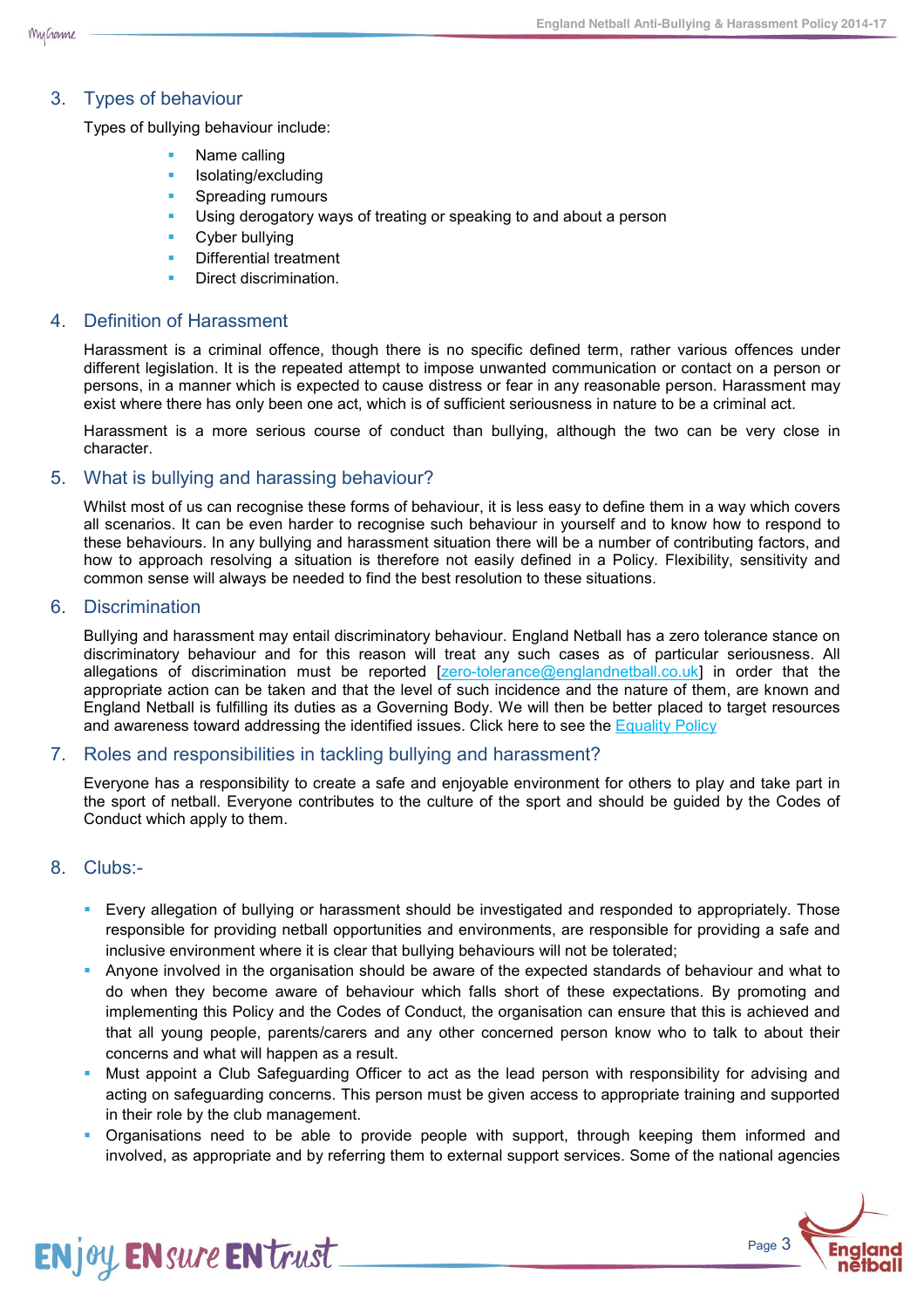and advice lines are listed below. Local mediation may be necessary, so having a person available to fulfil the mediator role will be useful.

- Need to be willing to take formal action when informal steps have not worked or are not suitable due to the seriousness of the issue.
- 9. Participants; coaches; volunteers and officials:-
	- As with any safeguarding issue, everyone accepting their role in ensuring a safe environment will make it less likely that bullying or harassing behaviour can occur. Being aware of the local procedures for [Reporting](file:///C:/Users/alex.sexton/Downloads/Reporting%20a%20Concern%20Procedure.docx) a Concern, will equip you to take action when you think something is wrong - when you have overheard a comment, seen someone upset or know that someone is treating another person badly.
	- People in positions of trust are particularly responsible for acting as good role models and for recognising and praising positive achievements and behaviours, as well as taking appropriate action when there are negative behaviours. Coaches and officials are especially important in acting as positive role models and promoting the high standards of behaviour which England Netball expects.
	- Explaining rules and practices helps reinforce the standards expected of participants. Acting on behaviour which falls short of this ensures that unacceptable behaviour is punished. Doing nothing gives bullies a license to continue and makes the victim feel doubly picked on and unvalued.

# 10. Parents/carers:-

- All parents and carers should be provided with a copy of the Codes of Conduct and be aware of what the expectations are on them, what they can expect from the club, and be aware of what the local procedures are for handling allegations of bullying or harassment.
- When a concern has been raised about a young person, the parents should be made aware of the concern and be given the opportunity to discuss it. The parents of both the person against whom a complaint is made and those of the person who has suffered as a consequence of the behaviour, should be consulted on action to be taken and be part of any agreements to be put in place to tackle the issue. Parental consent will be needed for any [Acceptable](file:///C:/Users/alex.sexton/Downloads/Acceptable%20Behaviour%20Contract.docx) Behaviour Contract or agreement which is designed to change behaviours and they may need to be asked to enter in to such agreements themselves.
- Parents should be provided with support and information on how to deal with their child being bullied or doing the bullying, including who they can talk to in the club and referral to support services outside the netball environment.

# 11. Young people:-

**ENjoy ENsure EN trust** 

- Young people need to know who to talk to about any concerns, and should feel confident that they will be listened to and action taken. Speaking out can be a brave step to take, and it is crucial that once this step has been taken the response to it does not put that person off opening up more about what they are experiencing.
- Young people need to be told what will happen if they raise a concern and supported through the process. They should be assured of a safe environment in which to carry on playing their netball and not be made to feel that they can't take part in their sport.
- Clubs which have put in place a mentoring scheme, which gives the young person a known contact which can support them when they are feeling unsure or upset. Parents and the club should make sure you know who this is.
- Young people should also be provided with referrals to support lines and other sources of external help, but the club also needs to keep involved and keep the young person informed and comfortable with the way in which an issue is being dealt with. The voice of the young person must be heard and listened to, whilst objective investigation is made and acceptable agreements for any change in behaviour made.